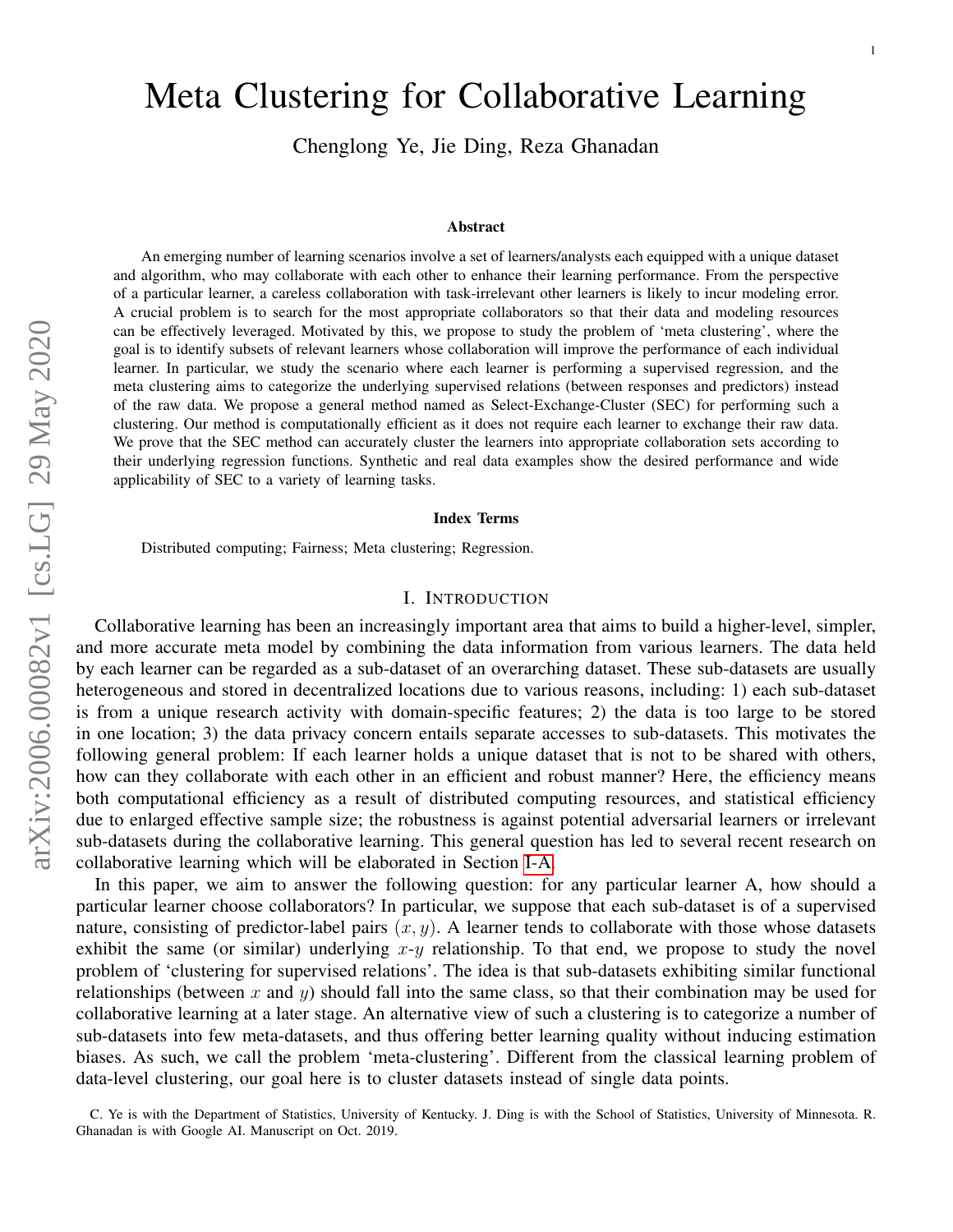$\mathfrak{D}$ 

We focus on the regression scenario, where each sub-dataset can be modeled by  $f(X) := E(Y|X)$ for some function  $f$ , and sub-datasets in the same cluster share the same (latent) function  $f$ . A vanilla algorithm is for a particular learner to enumerate all the possible collaborators, and for each combination performs a joint (distributed) learning, and then apply cross-validations to identify the most appropriate collaborators. We will propose a meta-clustering algorithm that is much more computationally efficient than the vanilla method. The main idea is to let each pair of learners exchange their already-learned models, and evaluate them on the private data to calculate a similarity measure of the two sub-datasets/learners. Then a similarity matrix is constructed and a spectral clustering is performed based on that matrix. We show theoretical guarantees of the algorithm when the sample size of each sub-dataset is sufficiently large. Moreover, the number of clusters does not need to be specified in advance, and it can appropriately identified in a data-driven manner. Figure [1](#page-2-0) illustrates the main idea of the proposed method. The method consists of three main steps, where the first is to train preliminary local models for each learner, the second is to exchange trained models among learners and build a similarity matrix, and the third is to perform a clustering based on the constructed matrix. A learner would then collaborate with those in the same cluster.

The contribution of our work is mainly three-fold. First, we propose to study the problem of clustering for datasets based on the underlying supervised relations. This problem, also named as 'meta-clustering', has not been studied in prior work to our best knowledge. The problem naturally fits the emerging need of robust collaborations in adversarial learning scenarios. Second, we propose a computationally efficient and theoretically guaranteed algorithm for meta-clustering. Third, the proposed method can be used in general supervised regression tasks that involve nonlinear and nonparametric learning models, and it can be used for a variety of learning tasks even if learners are not sure about the existence of latent functions. For example, we will show its use to significantly enhance the prediction performance under data fairness constraints, where approximately 50% prediction error reduction is achieved without using any sensitive variable.

# <span id="page-1-0"></span>*A. Related work*

We briefly describe the connection between the proposed framework and existing research topics.

Federated learning. When data is stored across decentralized servers/devices, directly sharing local datasets compromises data privacy. *Federated learning* (also known as collaborative learning) is a technique in machine learning that trains a global model on distributed datasets without compromising data privacy. In particular, the parameters of the local models, rather than the local datasets, are exchanged to generate the global model. Interested readers are referred to [\[26\]](#page-13-0), [\[30\]](#page-13-1), [\[32\]](#page-13-2) and the references therein. The proposed meta-clustering framework serves as a tool of preliminary analysis for selecting "qualified" collaborators before applying any collaborative learning algorithm.

Data Integration. Data integration is a method that integrates information from different data sources. Either by sharing model parameters or directly combining datasets, data integration methods improve statistical performance when a global model (type) is assumed. Many methods have been proposed. For example, [\[33\]](#page-13-3) developed a fused lasso approach to to learn parameter heterogeneity in linear model on different datasets. [\[27\]](#page-13-4) proposed an integrative method of linear discriminant analysis (LDA) for multitype data, which is theoretically shown to improves classification accuracy over the performance of LDA on a single data source. [\[23\]](#page-13-5) proposed a Bayesian hierarchical model, in a variable selection framework, that integrates three types of data in gene regulatory networks: gene expression data, ChIP binding data and promoter sequence data.

In comparison to most data integration methods where statistical models (and parameters) are specified in each sub-dataset and thus estimated parameters are exchanged, the meta-learning framework allows different models for each learner and the estimated models are to be exchanged. No assumption is imposed on the form of the learning models. For example, one learner can use linear model to fit his/her sub-dataset while another leaner can use quadratic models. Indeed, for the purpose of clustering, the proposed SEC algorithm only exchanges the predicted values, without exchanging the parameters or the models.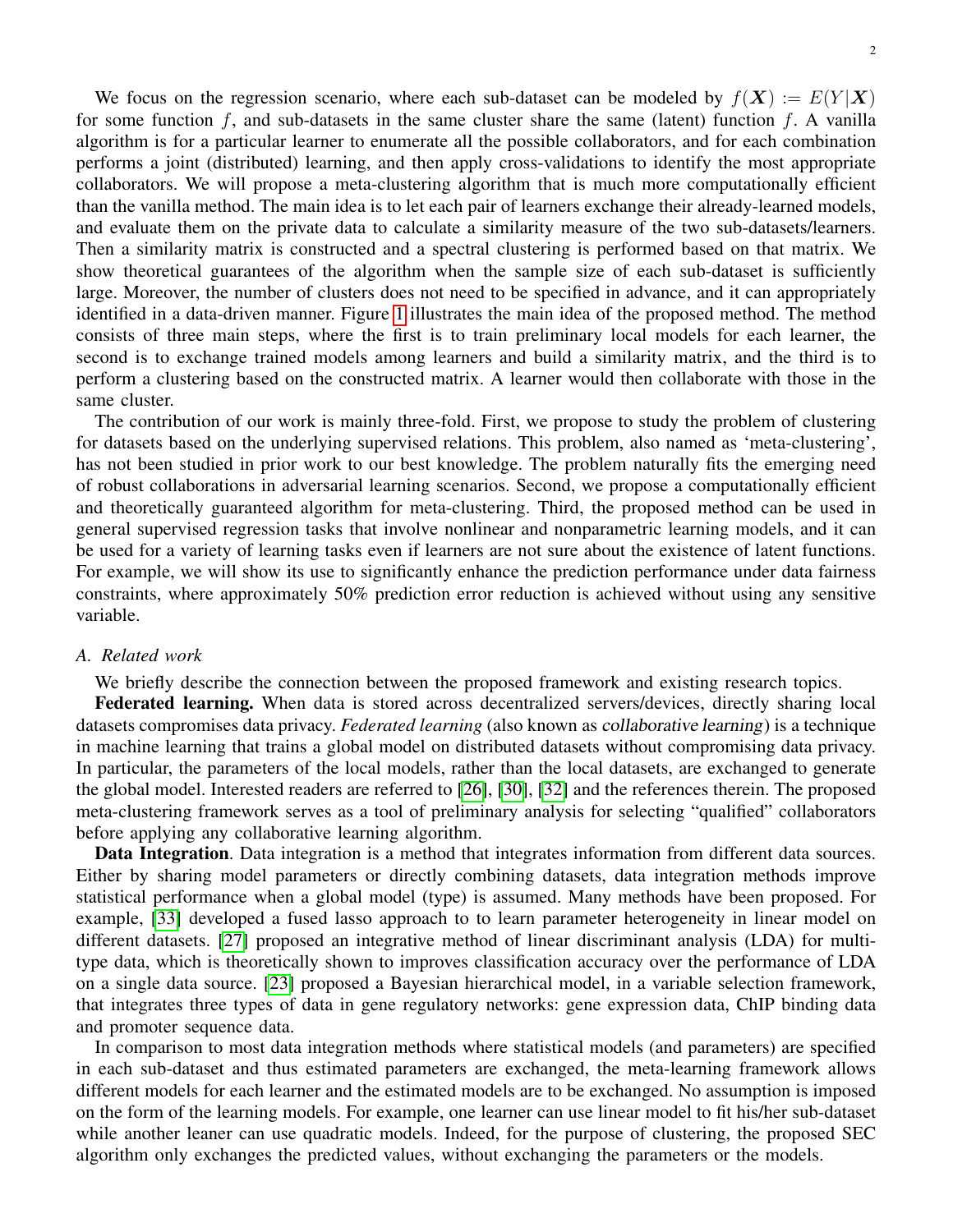<span id="page-2-0"></span>

Fig. 1: An illustration of meta clustering of a set of learners/datasets, based on their underlying supervised relations.

Divide-and-conquer. Divide-and-conquer a well-known method that also deals with multiple subdatasets. It partitions a large dataset into sub-datasets and then combines results (e.g., p-values, coefficients, etc.) obtained from each sub-dataset. The "conquer" step not only boosts computational efficiency but also adapts to different frameworks. For example, [\[41\]](#page-14-0) proposed a method that randomly partitions the dataset into sub-datasets and fits a kernel ridge regression estimator in each sub-dataset. The simple average of the local predictors is used as the global estimator, which achieves minimax optimal convergence rates. [\[29\]](#page-13-6) proposed the DFC (Divide-Factor-Combine) framework for noisy matrix factorization, which improves the scalability and enjoys estimation guarantees. [\[15\]](#page-13-7) proposed a distributed PCA (Principle Component Analysis) algorithm for data stored across multiple locations, which performs similarly as the PCA estimator based on the whole dataset. Different assumptions of the distributed sub-datasets are also investigated, such as independent cross-sectional datasets [\[37\]](#page-14-1), independent sources/studies [\[3\]](#page-13-8), [\[6\]](#page-13-9), network meta-analysis [\[38\]](#page-14-2), high-dimensional correlated data [\[22\]](#page-13-10), data with responses/predictors having multiple measurements across different experiments [\[19\]](#page-13-11), and so forth.

One goal of divide-and-conquer is to reduce computational cost via parallel computing across the subdatasets, where one learner has access to all the sub-datasets, in contrast to each learner having access to one sub-dataset in our framework. In addition, divide-and-conquer methods assume that the underlying relationship between the response and the predictors for each sub-dataset is the same, thus combining results from all the sub-datasets is reasonable. However, the datasets in distributed storage may have potential subgroups, rather than the seemingly unified one label. For example, a dataset from one single study may be stored in distributed servers, and some servers may have data damaged or altered due to systematic problems or hacker attacks; an insurance claim dataset may consist of sub-datasets from different states, where sensitive variables (e.g., age, gender) are different according to different state laws; for data integration from different sources, data analysts are faced with issues of verifying data authenticity and relevance; in meta analysis and clinical trials, exploring or test heterogeneity is of great importance for statistical reproducible inference. In such cases, the underlying relationship between the response and the variables may be different across all sub-datasets. Identifying potential clusterings of the subs-datasets is of great importance for bias reduction and robust/efficient modeling. For divide-and-conquer methods, meta-clustering can be applied to analyze either if there are potential cluster structures on the whole dataset. If there are some cluster structures, then the random splitting in divide-and-conquer may lead to modeling bias.

The remainder of the paper is as follows. In Section [II,](#page-3-0) we describe the problem and propose the meta-clustering method. In Section [III-B,](#page-5-0) we present theoretical properties of the proposed method. In Section [IV,](#page-5-1) we demonstrated a potential use of the method in fairness learning scenarios. In Sections [V](#page-7-0) and [VI,](#page-10-0) we show the performance of our method through more simulated and real-world The proofs are deferred to the Appendix.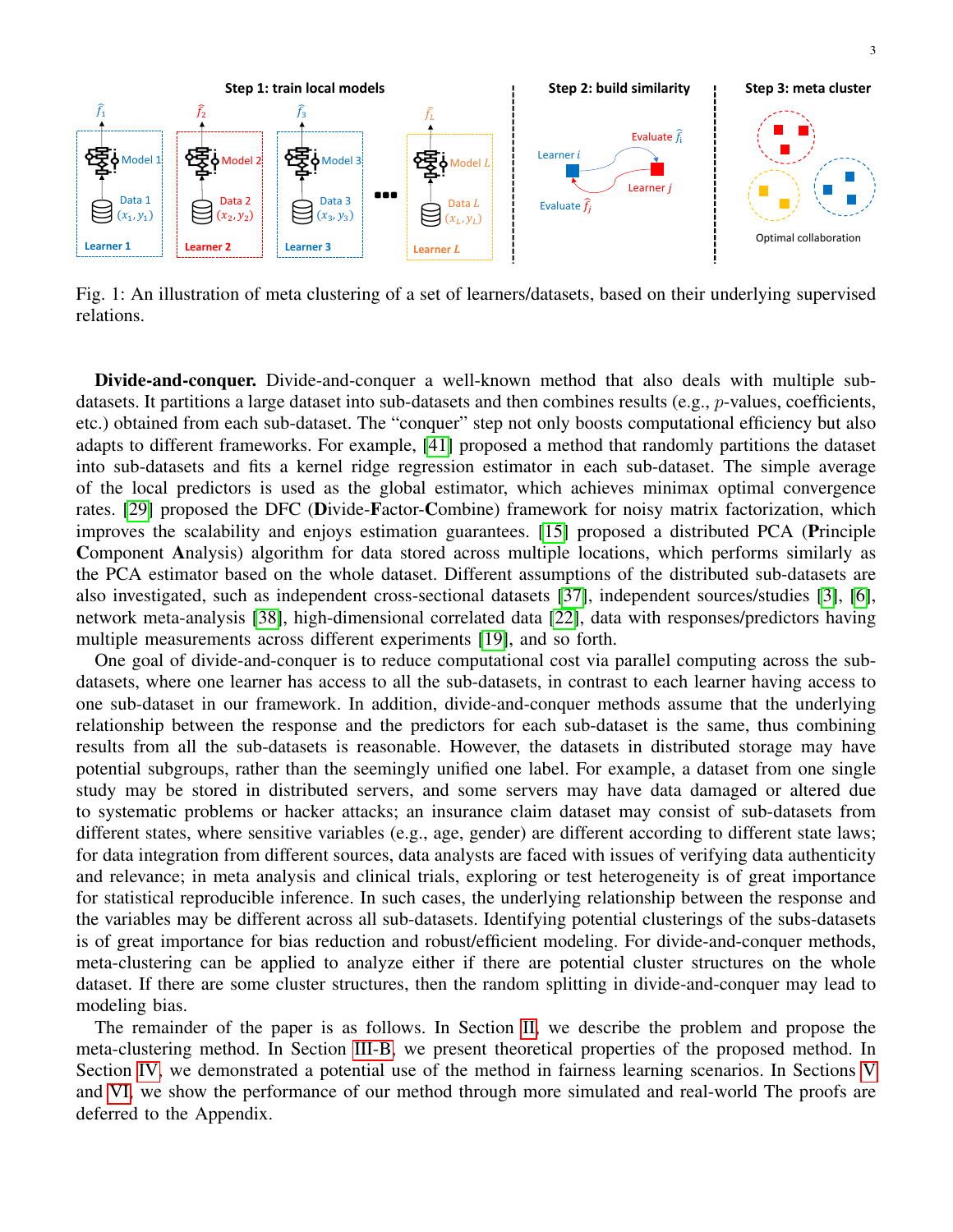#### II. PROBLEM

<span id="page-3-0"></span>Suppose the dataset  $\mathcal{D} := \{ \mathcal{D}_i \}_{i=1}^L$  is the union of L sub-datasets, where the subscript  $i = 1, ..., L$ represents a natural label within the dataset  $D$ . For example,  $D<sub>i</sub>$  can represent the sub-dataset stored in the *i*-th location/server, the sub-dataset from the *i*-th study in a meta-analysis, or the sub-dataset from the *i*-th patient in the same research project. We assume each sub-dataset  $\mathcal{D}_i$  is handled by a learner  $l_i$ , who considers a set of available methods  $\mathcal{M}_i = \mathcal{M}_i^p \cup \mathcal{M}_i^{non}$  for data analysis. Here  $\mathcal{M}_i^p$  ( $\mathcal{M}_i^{non}$ ) denotes the parametric (nonparametric) models in  $\mathcal{M}_i$ . We distinguish these two model classes mainly for technical convenience. Briefly speaking, we will assume that a parametric model (e.g., a linear regression model) has a better rate of convergence than a nonparametric one (e.g., a decision tree), and the latter is consistent in estimation. More detailed assumptions are included in the Appendix. In the degenerate case where there is only one learner, i.e.,  $l_1 = l_2 = \cdots = l_L$ , the collaborative learning setup can be potentially used to enhance the computational efficiency. We will often use small letters to denote observed data and capital letters to denote random variables.

Suppose the sub-dataset  $\mathcal{D}_i$  consists of  $n_i$  independent data points, denoted as  $\mathcal{D}_i = \{(y_{i,j}, x_{i,j}) : y_{i,j} \in \mathcal{D}_i\}$  $\mathbb{R}, \mathbf{x}_{i,j} \in \mathbb{R}^p$   $\}_{j=1}^{n_i}$ , from the underlying model

$$
Y_i = f_i(\mathbf{X}_i) + \varepsilon_i,\tag{1}
$$

where  $X_1, ..., X_L$  are p-dimensional random variables i.i.d. with cumulative density function  $P_X(\cdot)$ , and the noise  $\varepsilon_i \sim N(0, \sigma_i^2)$  is independent of  $X_i$ . Moreover, for any  $i_1, i_2 \in \{1, ..., L\}$ ,  $\varepsilon_{i_1}$  is independent of  $X_{i_2}$ . We require that the L sub-datasets consist of the same p predictors.

Let  $n := n_1 + ... + n_L$  denote the overall sample size from L sub-datasets. Throughout the paper, we assume that there exist K (fixed but unknown) data generating functions, denoted by  $f_i \in \mathcal{F}$  =  $\{f^{(1)}, \ldots, f^{(K)}\}.$  The learning model for estimating  $f^{(i)}$  for any  $i = 1, \ldots, K$  can be either parametric or nonparametric. Denote the Euclidean norm as  $||\cdot||$ . Define the  $L_2$  norm  $||f||_2 = \sqrt{\int f(x)^2 P_X(dx)}$  and the  $L_{\infty}$  norm  $||f||_{\infty} = \text{ess}\sup |f| = \inf\{c \ge 0 : |f(\mathbf{X})| \le c \text{ a.s.}\}\.$  Two models  $f^{(i)}$  and  $f^{(j)}$  are different if  $||f^{(i)} - f^{(j)}||_{\infty} > 0.$ 

Our goal is to correctly cluster the  $L$  sub-datasets into  $K$  clusters, where the underlying regression functions corresponding to the sub-datasets in the same cluster are the same.

## III. METHOD

The intuition of our method is that, for any pair of learners, if their sub-datasets correspond to the same data generating function, then their estimated functions (e.g. by cross validation within each sub-dataset) should perform similarly when applied to each other's sub-dataset. We propose the following three-step method where learners communicate with each other on their estimated regression functions. The method may be used as a pre-screening step for identifying relevant collaborators for downstream collaborative learning.

#### *A. Algorithmic Description*

We propose the following Select-Exchange-Cluster (SEC) algorithm.

Step 1 [Select]: Each learner uses its own sub-dataset to learn a model from a set of candidate methods  $\mathcal{M}_i$ . Suppose that each learner the half-half cross validation to perform model selection. In particular, learner  $l_i$  splits the data  $D_i$  into two parts  $D_{i,1}$  and  $D_{i,2}$  of equal size  $n_{i,1} = n_{i,2} = n_i/2$  where we assume  $n_i$  is even for simplicity. The learner applies each candidate method  $\delta \in \mathcal{M}_i$  to the training set  $\mathcal{D}_{i,1}$ and obtains the corresponding estimator  $\hat{f}_{n_{i,1}}$ . For learner  $l_i$ , denote the best method  $\delta_i$  as the one that minimizes the mean squared error (MSE) on the test set  $\mathcal{D}_{i,2}$ , i.e.,

$$
\delta_i = \arg \min_{\delta \in \mathcal{M}_i} \sum_{(y,\bm{x}) \in \mathcal{D}_{i,2}} \left( y - \hat{f}_{n_{i,1}}(\bm{x}) \right)^2 / n_{i,2}.
$$
 (2)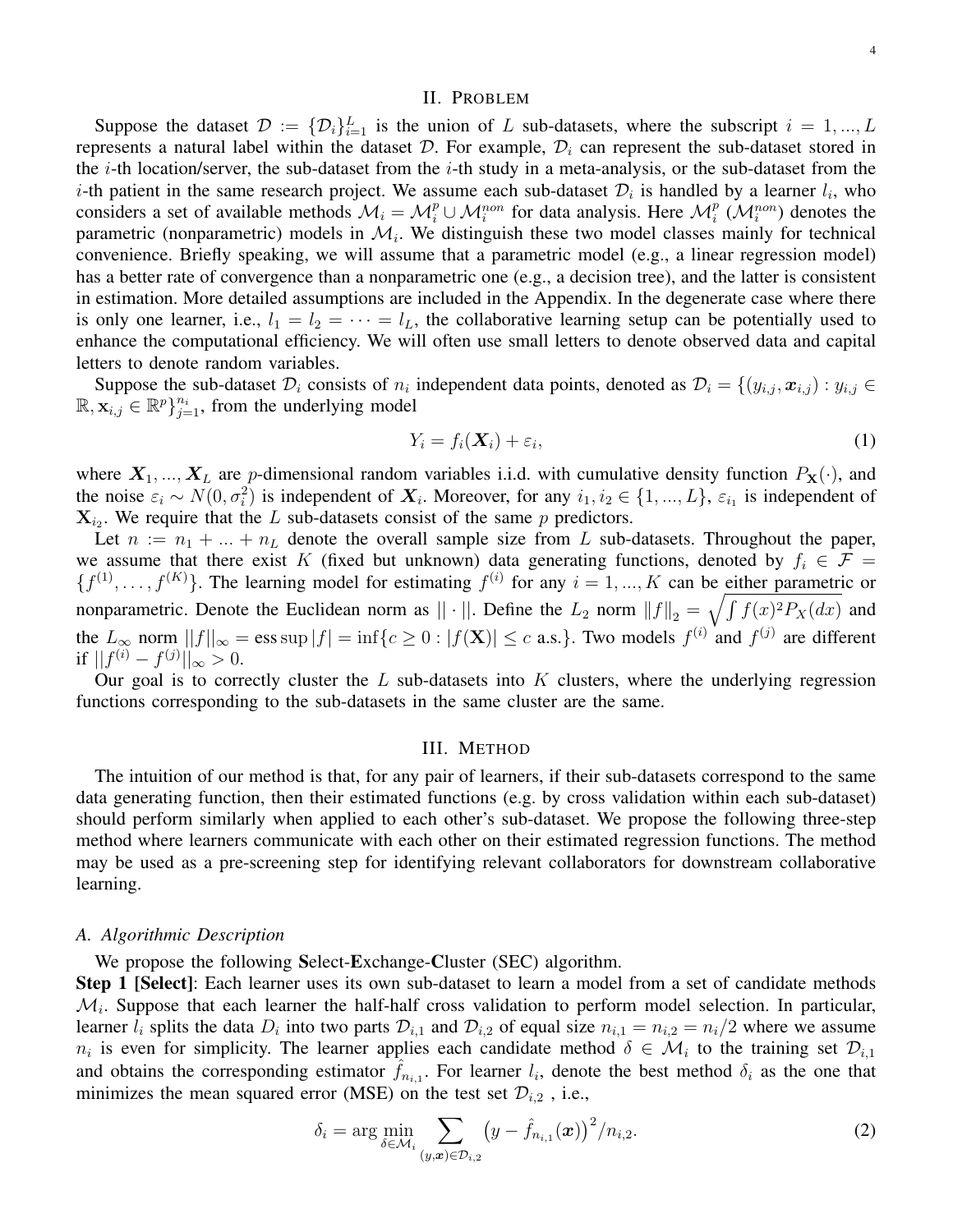The "best" method  $\delta_i$  is then applied to the whole data  $\mathcal{D}_i$  to estimate the underlying function  $f_i$ . Denote the resulting estimated function as  $\hat{f}_{n_i}$  and its fitted mean squared error as

$$
\hat{e}_i := \sum_{(y,\bm{x})\in\mathcal{D}_i} \bigl(y - \hat{f}_{n_i}(\bm{x})\bigr)^2 / n_i.
$$

To summarize, for each learner  $l_i$ , we have the non-shared data  $\mathcal{D}_i$  and the sharable information  $\{\delta_i, \hat{f}_{n_i}, \hat{e}_i\}$ . **Step 2 [Exchange]:** For any two learners, they exchange the sharable information  $\{\delta_i, \hat{f}_{n_i}, \hat{e}_i\}$ . In particular, denote  $v_{ij}$  as the dissimilarity between any two learners  $(l_i, l_j)$  with  $i \neq j$ . We apply the *i*-th learner's best estimator  $\hat{f}_{n_i}$  to the j-th learner's dataset  $\mathcal{D}_j$  and obtain its prediction loss

$$
\hat{e}_{i \to j} := \frac{1}{n_j} \sum_{(y,\boldsymbol{x}) \in \mathcal{D}_j} \big(y - \hat{f}_{n_i}(\boldsymbol{x})\big)^2,
$$

where the subscript  $i \to j$  denotes the information flow from  $l_i$  to  $l_j$ . Similarly, we apply  $\hat{f}_{n_j}$  to the dataset  $\mathcal{D}_i$  and obtain the prediction loss  $\hat{e}_{j\to i}$ . The dissimilarity  $v_{ij}$  is then defined as the difference between their best estimators:

<span id="page-4-1"></span>
$$
v_{ij} = |\hat{e}_{i \to j} - \hat{e}_j| + |\hat{e}_{j \to i} - \hat{e}_i|,\tag{3}
$$

where we have  $v_{ij} = v_{ji}$  for any  $i \neq j$ . When  $i = j$ , the self-dissimilarity of a learner  $l_i$  is  $v_{ii} := 0$ .

**Step 3 [Cluster]**: Based on the dissimilarity  $v_{ij}$ , a similarity matrix is constructed, which is used to cluster the L learners. In particular, we calculate a matrix S where the  $(i, j)$ -th component is  $s_{ij} := \exp(-av_{ij})$ . Here, a is a tuning parameter for computational convenience when  $\min_{i,j} v_{ij}$  is large and thus  $s_{ij}$  are negligibly small for all pairs of  $(i, j)$ . The similarity matrix S is symmetric with  $s_{ii} = 1$  for  $i = 1, ..., L$ . Let  $P = \{1, ..., L\}$ . For a given K, we will find a partition  $P := \bigcup_{i=1}^{K} S_i$  by applying a spectral clustering algorithm to the matrix  $S$  and partition the  $L$  learners into  $K$  groups. For completeness, we summarize the clustering step (Step 3) in Algorithm [1.](#page-5-2)

When K is unknown, we add a penalty term  $K \cdot \lambda_n$  in to the k-means in step 2.d) of Algorithm [1,](#page-5-2) so that we jointly minimize

<span id="page-4-0"></span>
$$
\sum_{t=1}^{K} \sum_{i,j \in P_t} \frac{1}{2|S_t|} ||\mathbf{u}_{(i)} - \mathbf{u}_{(j)}||^2 + K \cdot \lambda_n
$$
\n(4)

over all possible partitions P and a grid of values of K. Here,  $\mathbf{u}_{(i)}$  denotes the i-th row of  $U_*$  defined in Algorithm [1.](#page-5-2)

*Remark* 1 (Spectral clustering)*.* There are different variants of spectral clustering in the literature. We build on the work of [\[31\]](#page-13-12) due to technical convenience. We will show in Section [III-B](#page-5-0) that our construction of the similarity matrix theoretically guarantees the performance of applying the spectral clustering algorithm.

*Remark* 2 (Selection of K). There are many ways to choose the penalty term in parametric models [?]. In the context we consider, picking an appropriate penalty term may be difficult because the rates of convergence of nonparametric methods in Step 1 may not be known. Here we suggest use the gap statistic [\[35\]](#page-14-3) that looks for the elbow point in the curve of the sum of within-cluster mean-squared errors (i.e. the first term in [\(4\)](#page-4-0) against different  $K$ 's.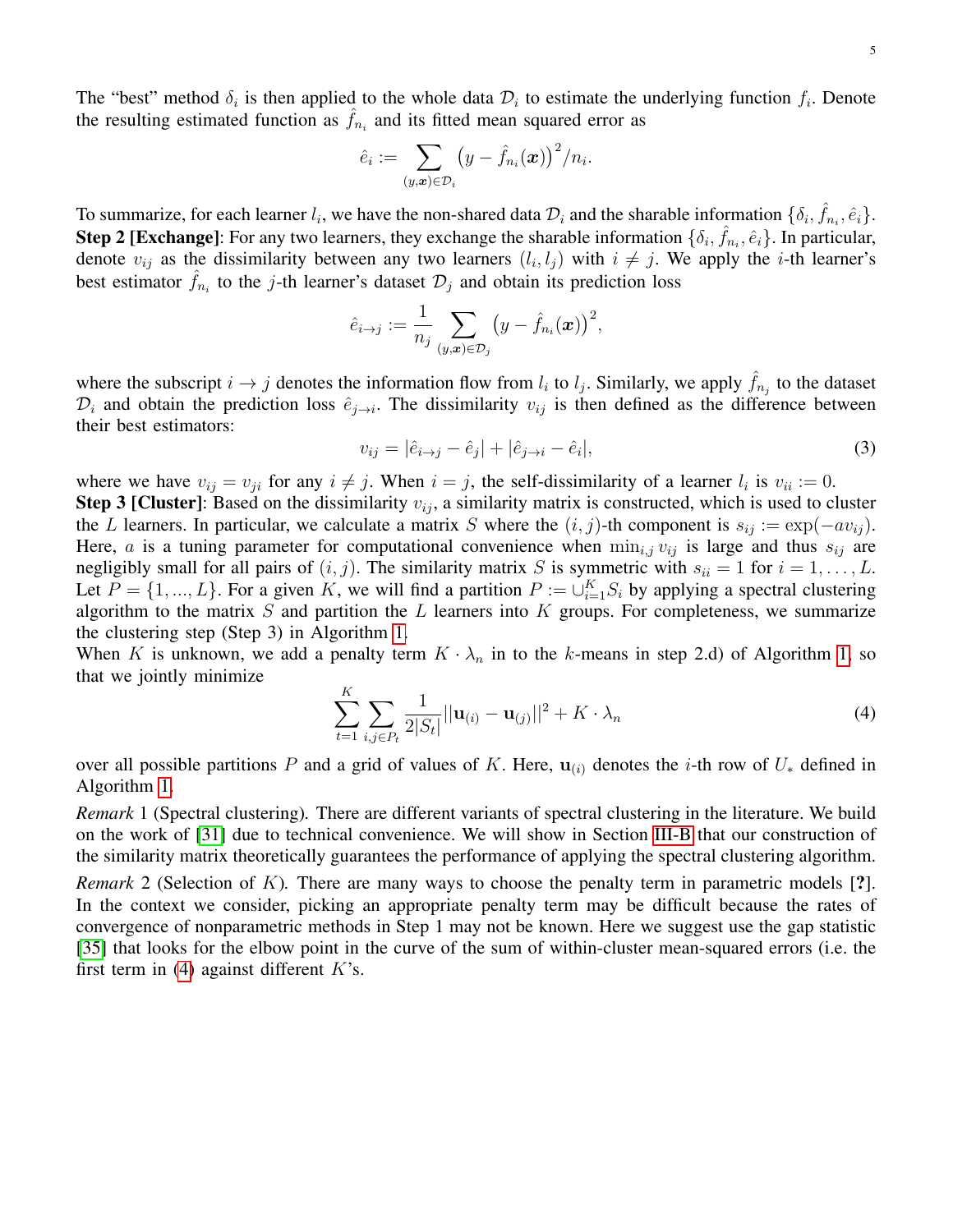<span id="page-5-2"></span>Algorithm 1 Pseudocode for the Step 3 of SEC algorithm

**Input**: Number of learners L, learners/datasets  $\{\mathcal{D}_i\}_{i=1}^L$ , number of clusters K (optional).

**Output**: K clusters of the learners  $\{S_i\}_{i=1}^K$  as represented by a partition of the set  $\{1, 2, ..., L\}$ , learner's cluster labels  $c_i$ ,  $i = 1, ..., L$ , estimates of each underlying regression function  $\hat{f}^{(j)}$ ,  $j = 1, ..., K$ , and K itself (if not given as in put).

- 1) Calculate the similarity matrix  $S \in \mathbb{R}^{L \times L}_+$ , where each  $s_{ij} = \exp(-av_{ij})$  and  $v_{ij}$  is given by [\(3\)](#page-4-1).
- 2) If  $k$  is given, conduct the spectral clustering:
	- a) Calculate the Laplacian L of S:  $L = D^{-1/2}SD^{-1/2}$ , where D is a diagonal matrix with  $D_{ii} =$  $\sum_{j=1}^{L} s_{ij}$ .
	- b) Compute the K largest eigenvectors of L,  $\mathbf{u}_1, \ldots, \mathbf{u}_K$ . Denote  $U = [\mathbf{u}_1, \ldots, \mathbf{u}_K] \in \mathbb{R}^{L \times K}$ .
	- c) Standardize each row of U to have unit  $\ell_2$  norm. Denote the standardized matrix as  $U_*$ .
- d) Apply *k*-means clustering to the rows of  $U_*$  into k clusters, and record the labels  $c_i$ ,  $i = 1, \ldots, L$ . 3) Else:
	- a) Record the eigenvalues of  $S$  sorted from small to large, and apply the Gap statistics to determine the K.
	- b) Go back to 2).
- 4) Output the estimates.

*Remark* 3 (Future prediction)*.* Though prediction is not the main focus of this paper, we suggest the procedure below to perform prediction once we obtain the clustering results from SEC. For any particular learner *i*, suppose that it belongs to cluster  $S_k$ . Other learners in the same cluster transmit their fitted model  $\hat{f}_{n_j}$  to learner i. To make predictions for an incoming new observation x, we use

<span id="page-5-3"></span>
$$
\sum_{i \in P_k} \frac{n_i}{\sum_{i \in S_k} n_i} \hat{f}_{n_i}(\mathbf{x}) \tag{5}
$$

as the prediction of the response. Note that the above prediction does not require direct sharing of datasets among learners. We emphasize that the obtained clustering results may also be used for more sophisticated downstream collaborative learning methods, where a learner only interacts with others in the same cluster.

# <span id="page-5-0"></span>*B. Theoretical Properties*

The following theorem shows that SEC can consistently identify the correct clusters for a large sample size.

**Theorem 1.** Under assumptions in the Appendix, the labels  $c_1, \ldots, c_L$  produced by SEC satisfy  $c_i = c_j$  if *and only if*  $f_i = f_j$ , for any i, j, with probability going to one as  $n \to \infty$ .

# IV. DATA FAIRNESS

<span id="page-5-1"></span>The proposed method can be applied to the data fairness problem. Fairness has been an enduring societal issue across different areas. Recently in statistics and machine learning, fairness has gained its attention in data itself and in machine learning. Biases in data collection and measurement, and methods/algorithms based on these data will not address (sometimes even worsen) the inequity for historically disadvantaged groups. Many works have been done to mathematically define fairness, discover unfairness, and algorithms are proposed to achieve fairness. For example, [\[11\]](#page-13-13) treated individual fairness as classifying similar individuals similarly, where the individual similarity is captured by hypothetical task-specific metrics. [\[21\]](#page-13-14) proposed a criterion, equal opportunity (or equalized odds), with respect to a particular sensitive variable, and demonstrated a way to adjust any predictor to remove such discrimination. [\[39\]](#page-14-4) devised positive rate disparity and proposed a method that avoids disparities in mistreatment and treatment simultaneously. [\[36\]](#page-14-5) compared differences among 20 fairness definitions for classification problems, explaining the rationale of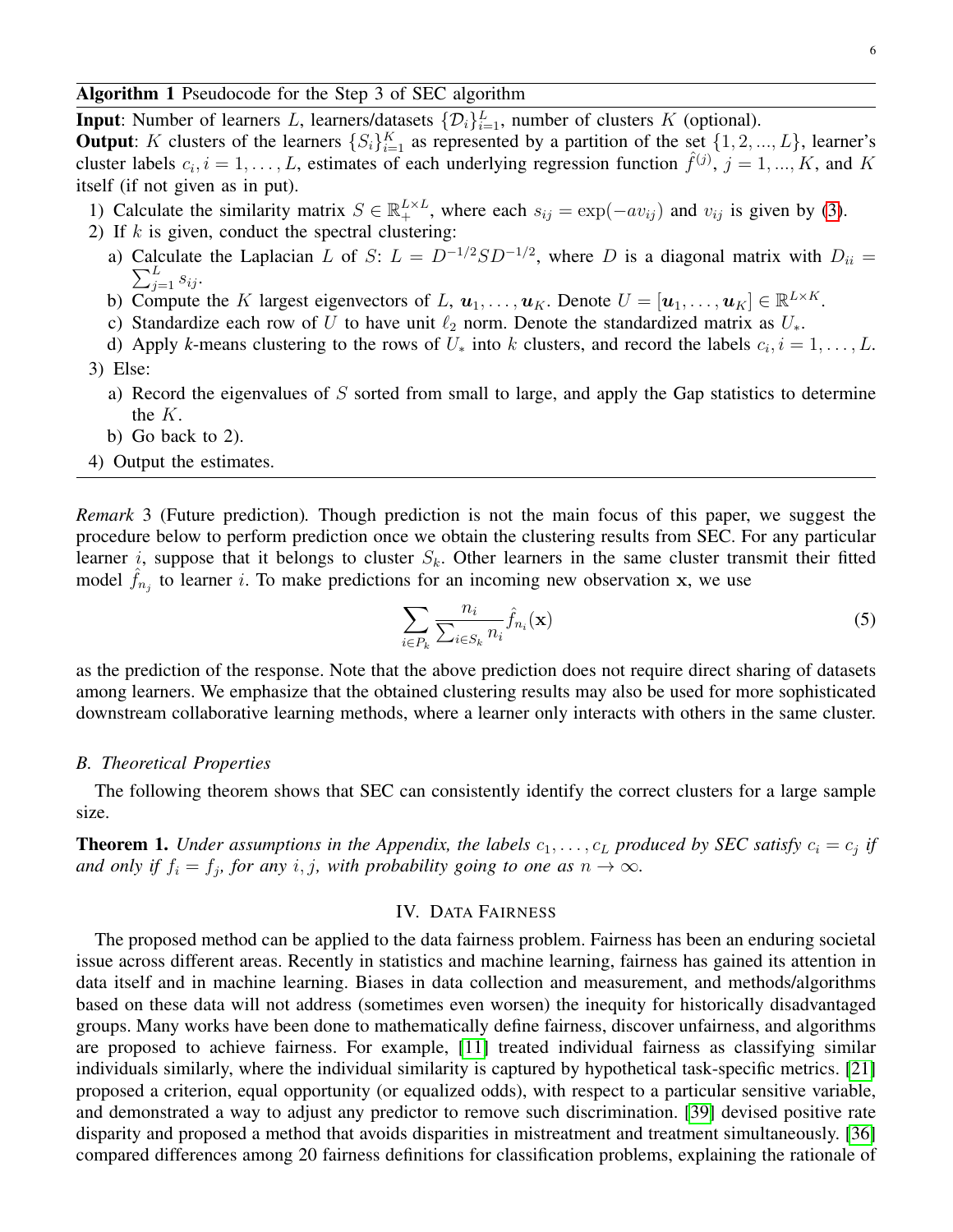each definition and demonstrating each with a single case-study. For more detailed definitions of fairness, interested readers are referred to [\[18\]](#page-13-15), [\[36\]](#page-14-5) and the references therein. Based on the maximum likelihood principle, [\[24\]](#page-13-16) proposed a prejudice remover regularizer (by considering the mutual information between the response and the sensitive variable) to any probabilistic models for classification. [\[40\]](#page-14-6) proposed a classification algorithm that achieves both individual fairness and group fairness. [\[25\]](#page-13-17) studied penalized linear regression with fairness constraints (i.e., the coefficient of determination of the sensitive variables over the predicted values using non-sensitive variables), which can be reduced to a convex optimization problem that has an exact solution.

We consider a linear regression setting where the sensitive variable is independent from other variables. In particular, we generate a dataset D that consists of 50 sub-datasets  $\{\mathcal{D}_i\}_{i=1}^{50}$ , each with size  $n_i = 50$ from the linear model:  $Y = X_1 + 2X_2 - 2X_3 + 2X_4 + cS_4 + \epsilon$ , where  $\mathbf{X} \sim N(0, I_4)$  is the non-sensitive variable,  $\epsilon \sim N(0, 1)$  is the random noise, and  $S_i$  is the sensitive variable. Here we consider different scales of the coefficient of the sensitive variable,  $c \in \{0.5, 1, 2, 3, 4, 5, 6, 7\}$ . The sensitive variable  $S_i$  is generated from a standard normal  $N(0, 1)$  distribution and is set to be fixed for each given i. This setting of a fixed value as a sensitive variable is sensible and reasonable in practice for the data fairness problem when there are multiple measures for the same subject (each subject is a natural learner). For example, if  $D$  is a longitudinal data and each sub-dataset represents a person, then the subject-specific sensitive variable (gender, race, age, home location, etc.) is the same for each person. We set  $S_i$  as continuous to add more generality, since categorical variables can be treated as continuous by introducing dummy variables in linear regression. We split the dataset into training set of 30 learners (e.g.,  $\{\mathcal{D}_i\}_{i=1}^{30}$ ) and test set of 20 learners (e.g.,  $\{\mathcal{D}_i\}_{i=31}^{50}$ ). For each learner in the test set, we further split it into two parts of the same size (e.g.,  $\mathcal{D}_i = \mathcal{D}_i^1 \cup \mathcal{D}_i^2$ ) (the reason behind such splitting is that we need extra data points to cluster the learners in the test set). Then the dataset  $D$  is reorganized into the following three sets: the training set  $\{\mathcal{D}_i\}_{i=1}^{30}$ , the test set  $\{\mathcal{D}_i^1\}_{i=31}^{50}$ , and the validation set  $\{\mathcal{D}_i^2\}_{i=31}^{50}$ . The random data splitting is repeated 50 times.

For the training set, in the existence of a sensitive variable, we consider three methods of building a model: oracle, fairness, SEC-Fairness. The oracle method is to directly build a linear regression model on the training set using the sensitive variable, i.e., without considering fairness constraints, which has the best predictive performance. The fairness method is to build a linear regression model on the training set without using the sensitive variable, since the sensitive variable is not allowed to be used in the modeling procedure (sometimes even not available in practice). The SEC-Fairness method finds potential groupings among the sub-datasets in the training set before building models without the sensitive variable. In particular, it first uses the SEC algorithm on the training set to cluster these 30 learners  $\{\mathcal{D}_i\}_{i=1}^{30}$  into groups. Then it uses the test set  $\{\mathcal{D}_{i}^{1}\}_{i=31}^{50}$  to cluster the 20 learners into the clusters identified in the training set.<sup>[1](#page-6-0)</sup> In the SEC algorithm, for simplicity, each learner  $l_i$  considers two candidate modeling methods: Random Forest [\[5\]](#page-13-18) (RF) and linear regression (LR), i.e.,  $\mathcal{M}_i = \{RF, LR\}$ , based on which the similarity matrix is constructed.

For the validation set, we evaluate the predictive performances of the models by the mean square error (MSE), which are presented in Table [I.](#page-7-1) As shown in the table, when the importance (its coefficient  $c$ ) of the sensitive variable is high, SEC-Fairness overall reduces the MSE of Fairness by about 50%. One possible reason is as following. The linear function between Y and the variables  $\{X_1, ..., X_4\}$  actually only differs in the intercept per learner. The similarity between two learners as in the SEC algorithm will be small if the different of their sensitive variables  $|S_i - S_j|$  is large. It is then more likely that SEC divides those with similar values of the sensitive variable into the same cluster. We still believe that the SEC-fairness method satisfies the fairness constraint since it does not utilize the sensitive variable at all. In addition, the sensitive variable is independent from the non-sensitive variables.

The oracle method is very stable in MSE (around 1) over different values of  $c$ , which is under

<span id="page-6-0"></span><sup>&</sup>lt;sup>1</sup>To measure the similarity between a learner  $l_i$  and a group, we use the sum of the similarity of  $l_i$  with each individual learner in that group. Then the leaner  $l_i$  belongs to a group if its similarity with the group is larger than its similarity with any other group.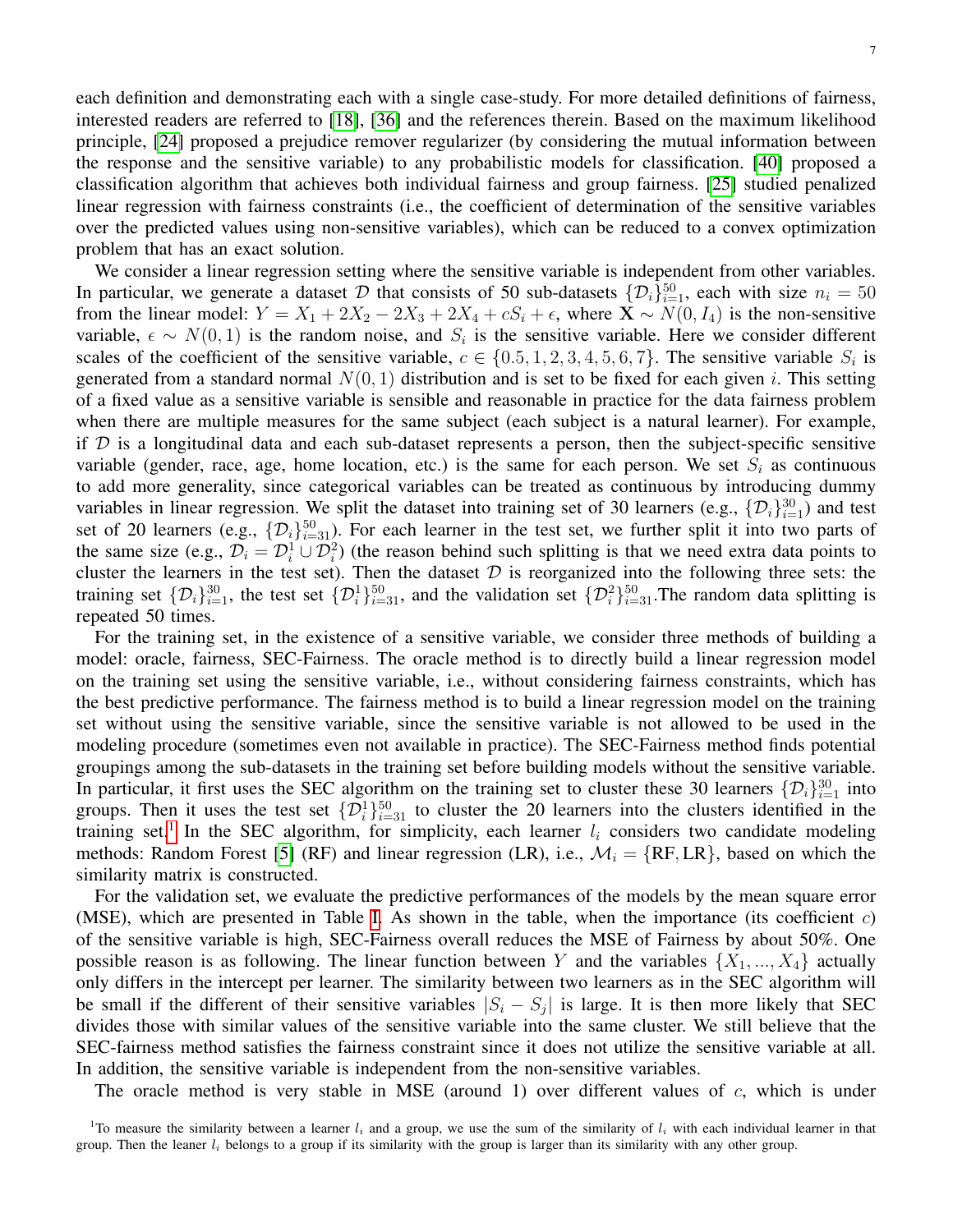<span id="page-7-1"></span>

|                  | <b>SEC-Fairness</b> |            | Fairness     | Oracle     |
|------------------|---------------------|------------|--------------|------------|
| $\boldsymbol{c}$ | MSE                 | ΪĊ         | <b>MSE</b>   | <b>MSE</b> |
| 0.5              | 1.18(0.01)          | 2.6(0.49)  | 1.34(0.01)   | 1.05(0.01) |
| 1                | 1.45(0.04)          | 2.72(0.57) | 2.01(0.05)   | 1.04(0.01) |
| 2                | 1.98(0.07)          | 2.66(0.48) | 4.31(0.11)   | 1.00(0.01) |
| 3                | 2.90(0.12)          | 2.92(0.27) | 8.65(0.25)   | 1.10(0.01) |
| 4                | 12.18 (0.91)        | 2.18(0.88) | 21.01 (0.79) | 0.93(0.01) |
| 5                | 8.94 (0.84)         | 2.98(0.73) | 23.70 (1.09) | 0.96(0.01) |
| 6                | 13.51 (0.76)        | 2.58(0.49) | 42.36 (1.32) | 0.98(0.01) |
| 7                | 22.71 (2.06)        | 2.46(0.73) | 45.42 (1.76) | 1.00(0.00) |

TABLE I: Predictive performances of the three methods for the data fairness example. The values in the parentheses are the standard error of the averaged MSE and the standard deviation of the estimated number of clusters  $K$  respectively over 50 replications.

expectation. When  $c$  is large, though performing better than Fairness, SEC-Fairness performs not too well if compared to the oracle method. One reason can be seen from the estimated number of clusters K<sup> $K$ </sup>, which is in the interval [2, 3]. In this example, we select K<sup>o</sup> by the gap statistic, with the goal of minimizing the with-in group distance. But here there is no such a true value of  $K$  (or in some sense we can treat the true  $K$  as 30 for the training set) since every learner/sub-dataset has a unique sensitive value and can be treated as a cluster itself. If we specify a large  $K$  before applying the SEC algorithm, the performance of SEC-Fairness should be better in this example. More generally, if the learner focuses more on improving prediction performance rather than finding potential groupings, we suggest to manually set a large K before applying the SEC algorithm, or try a grid of values of K and pick the one with the best predictive performance.

# V. SIMULATIONS

<span id="page-7-0"></span>In this section, we present three simulation settings. Each example in the simulations is repeated 50 times. Theoretically speaking, the data are not needed to be standardized because only the functional relation between Y and X matters. So one cluster may contain two datasets of which the responses or predictors are not in the same scale or range. However, the nonparametric method usually requires a compact support, which may cause some computational issues. Throughout the experiments, we preprocess  $\boldsymbol{X}$  and Y in each learner by standardization.

## *A. Simulation 1: Clustering accuracy*

This example is to demonstrate that the clustering accuracy of our method. A clustering result is called accurate if both the number of clusters is correctly identified and each learner's label matches the underlying truth (up to a permutation).

Suppose that there are 20 learners, each with 50 observations of  $(y, x)$ , where x follows a standard Gaussian distribution with dimension  $p = 5, 10, 20$ . The data of the first 10 learners are generated from the underlying model  $y = f_1(x) + \varepsilon_1 = \beta_1^T x + \varepsilon_1$ , where  $\varepsilon_1 \sim N(0, \sigma^2)$ , and  $\beta_1 \in \mathbb{R}^p$ . The data of the remaining 10 learners are generated from  $y = f_2(x) + \varepsilon_2 = \beta_2^T x + \varepsilon_2$ , with  $\varepsilon_2 \sim N(0, \sigma^2)$ , and  $\beta_2 \in \mathbb{R}^p$ . We randomly generate  $\beta_1$  and  $\beta_2$  from the standard Gaussian distribution (both of  $\beta_1$  and  $\beta_2$  are set as fixed in each replicated experiment such that  $\beta_1 \neq \beta_2$ ). The signal-to-noise ratio (SNR) is defined by  $\mathbb{E}(\|\beta\|^2)/\mathbb{E}(\varepsilon^2)$ , which reduces to  $p^2/\sigma^2$  in this case. We set the levels of SNR to be one of the following:  $2^0, \ldots, 2^7$ . In the SEC algorithm, let each learner consider two candidate methods: LASSO [\[34\]](#page-13-19) (with built-in half-half cross validation to select the tuning parameter) and Random Forest (with 50 trees and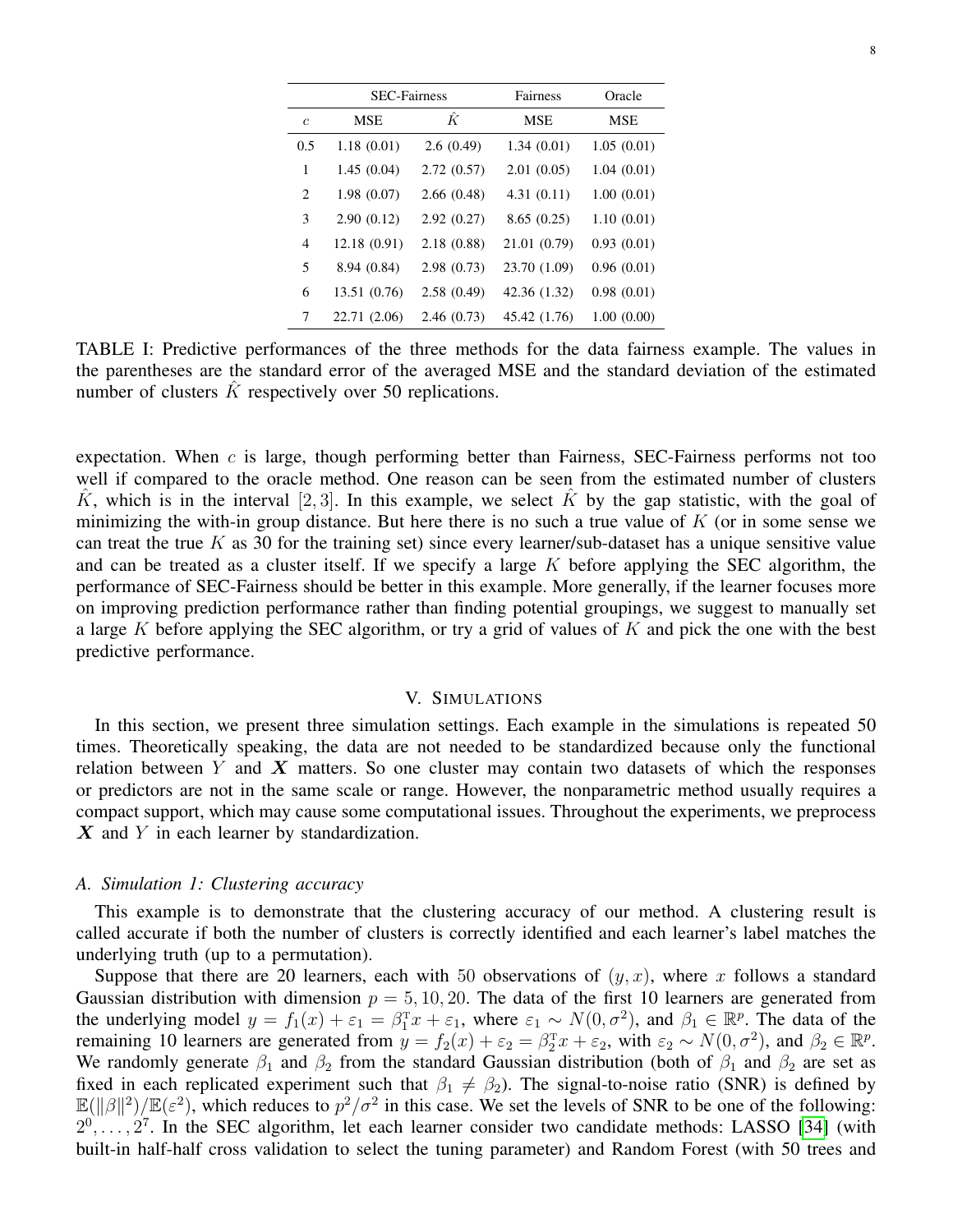depth 3). We apply the SEC algorithm to cluster the 20 learners. The averaged clustering accuracy over 50 replications is presented in Figure [2.](#page-8-0) It can be seen that the clustering accuracy increases as the SNR increases. Also, for a fixed SNR, smaller  $p$  tends to have better clustering accuracy. This is mainly because a more parsimonious model suffers from more estimation variance given the same amount of data. We also see that, for fixed p, the accuracy curve tends to be flat when SNR is larger than  $2^5$ , showing the robustness of the SEC algorithm against low noise levels. We also present the result of a replication of the simulation with  $p = 5$  and SNR=  $2<sup>4</sup>$ , with clustering accuracy being 100. The gap statistics used to choose the number of clusters  $K$  is plotted in Figure [3a](#page-9-0) and the eigenvectors in the spectral clustering algorithm is plotted in Figure [3b.](#page-9-0)

<span id="page-8-0"></span>

Fig. 2: Clustering accuracy of the SEC algorithm for Simulation 1.

#### *B. Simulation 2: robustness against candidate models in the Cross Validation*

In this example, we demonstrate that our method is robust against candidate models in the cross validation part of the Select step. Suppose that there are 20 learners,  $\{l_i\}_{i=1}^{20}$ , each with a sub-dataset  $D_i$ containing  $n_i = 100$  observations and  $p = 500$  predictors. We use the following two benchmark datasets described in [\[4\]](#page-13-20), [\[16\]](#page-13-21). The sub-datasets of the first ten learners are generated from

$$
y = f_1(X) + \varepsilon_1 = \sqrt{X_1^2 + (X_2X_3 - \frac{1}{X_2X_4})^2} + \varepsilon_1,
$$

and the sub-datasets of remaining ten learners are generated from

$$
y = f_2(X) + \varepsilon_2 = \arctan(X_2X_3 - \frac{1}{X_2X_4})/X_1 + \varepsilon_2,
$$

where  $X_1 \sim U(0, 100)$ ,  $X_2 \sim U(40\pi, 560\pi)$ ,  $X_3 \sim U(0, 1)$ ,  $X_4 \sim U(1, 11)$ , and  $\varepsilon_1, \varepsilon_2 \sim N(0, 0.01)$ are independent. The remaining 496 predictors  $\{X_5, ..., X_{500}\}\$  follow a standard multivariate gaussian distribution  $N(0, I_{496})$ .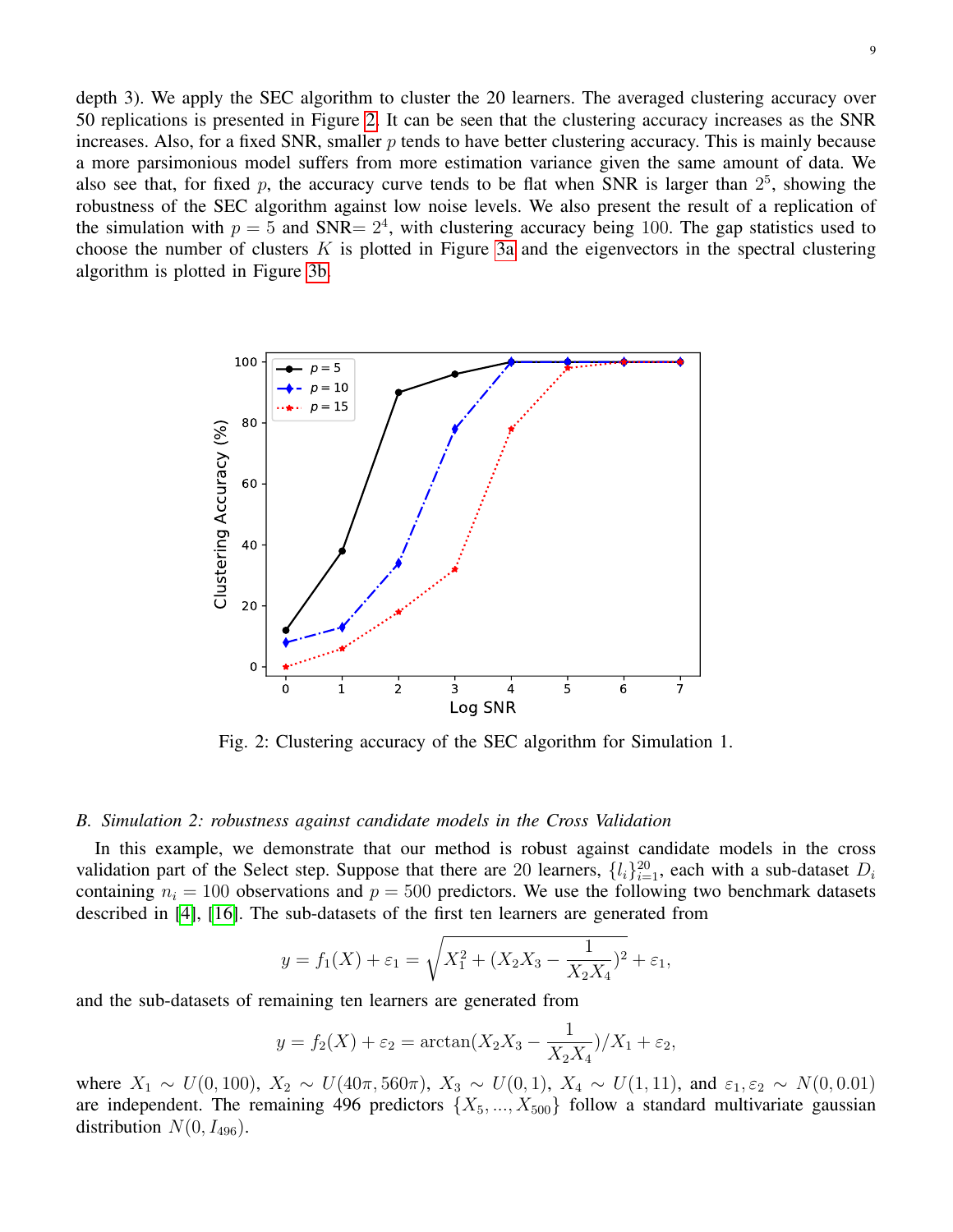<span id="page-9-0"></span>

(a) Eigenvalues (sorted) that were used to determine the most (b) Eigenvectors of the learners, indicated by the underlying appropriate number of clusters. true labels.

Fig. 3: An illustration of the clustering results, based on a realization with  $p = 5$ , SNR=4.

For each learner, we consider the pool of candidate models: Random Forest, K nearest neighbors, Support Vector Regression [\[10\]](#page-13-22), Artificial Neural Network, Gradient Boosting [\[17\]](#page-13-23), LASSO, Least Angler Regression [\[13\]](#page-13-24)(LARS), Elastic Net [\[42\]](#page-14-7) (EN), Ridge Regression (Ridge), i.e.,

 $M_i = \{RF, KNN, SVR, NN, GB, Lasso, Lars, EN, Ridge\}$ 

for  $i = 1, \ldots, 20$ . To show the robustness of our procedure against the number of candidate models and against the types of candidate models, we consider four different choices of  $\mathcal{M}_i$ : {RF, KNN, SVR, NN, GB, Lasso, Lars, EN, Ridge}, {RF, KNN, SVR, GB, Lasso, Lars, EN}, {RF, KNN, GB, Lasso, Lars},  ${RR, GB, Lasso}$ , and  ${GB}$ .

The results are presented in Table [II.](#page-10-1) The clustering accuracy is stable over different choices of  $\mathcal{M}_i$ . We can see the robustness of our method against both the number of candidate models and the type of candidate models.

To evaluate whether the SEC algorithm improves prediction accuracy, we focus on the first leaner  $l_1$ in this example. We generate a test set  $\mathcal{D}_{test}$  with size  $n_{test} = 100$  that is generated from the model  $y = f_1(X) + \varepsilon_1$ . We treat this test set as a test set for the first learner  $l_1$ . We consider the following two modeling methods: No collaboration and Collaboration. The "Collaboration" method firsts applies the SEC algorithm and identify those learners that are from the same cluster as  $l_1$ . Then we obtain the prediction for the test set  $\mathcal{D}_{test}$  based on the simple average of the estimated predictors from those learners, as described in Equation [\(5\)](#page-5-3). The "No Collaboration" method simply fits  $l_1$ 's favored method on its own sub-dataset  $\mathcal{D}_1$  and applies the estimator on the test set  $\mathcal{D}_{test}$  to make predictions. The mean squared error of the predictions by the above two methods are also shown in Table [II.](#page-10-1) The prediction accuracy of the two methods are also stable across different choices of  $\mathcal{M}_i$ , in terms of both the size of  $\mathcal{M}_i$  and the types of methods in  $\mathcal{M}_i$ . When the number of candidate models increases in  $\mathcal{M}_i$ , the prediction accuracy of the "Collaboration" method increases. This is because more choices of candidate models in the Crossvalidation part of the Select Step enables us to learn better the functional relation between the response and the predictors, so that the similarity matrix can better capture the true underlying clusters.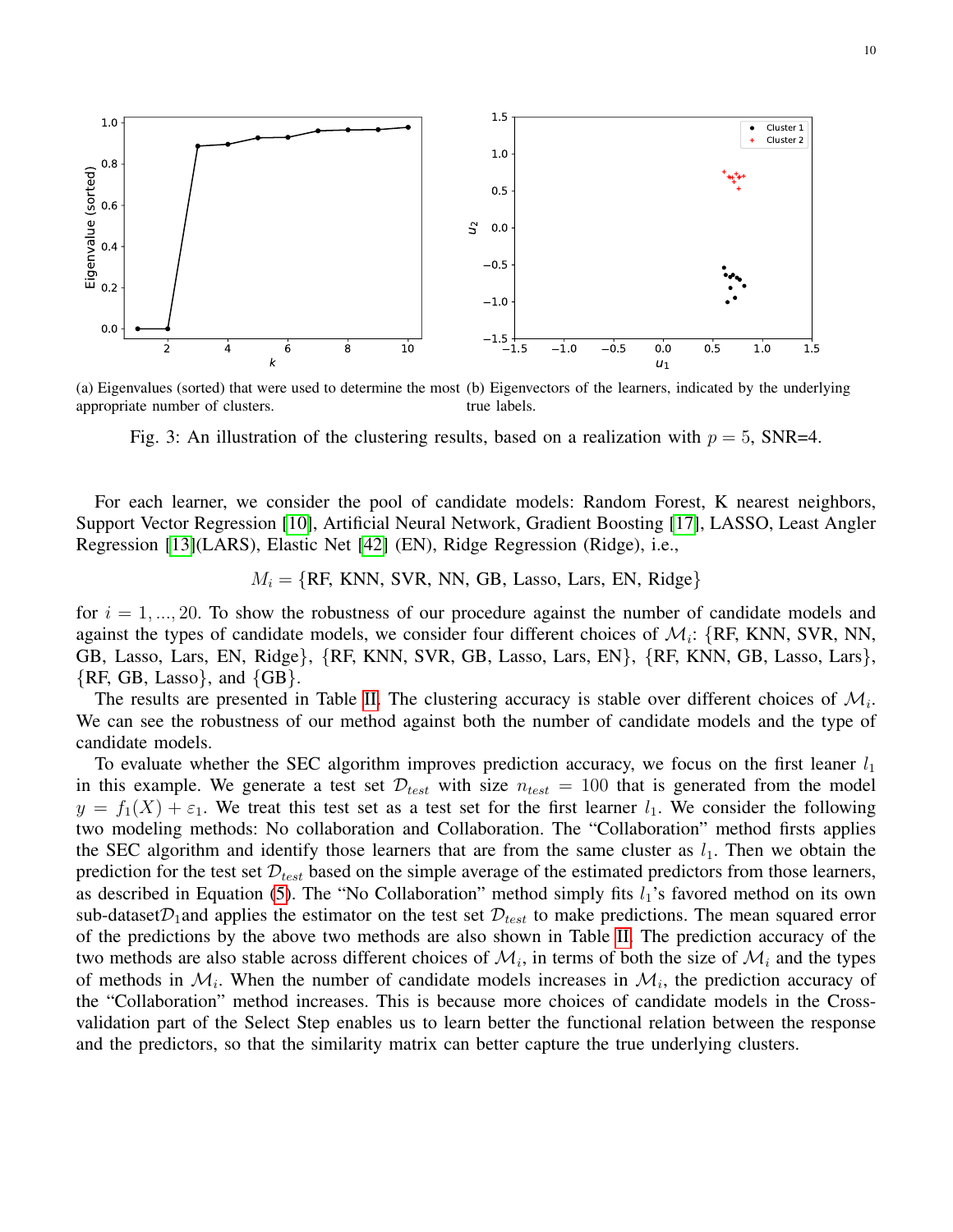|                   |          |   | Collaboration | No collaboration |
|-------------------|----------|---|---------------|------------------|
| $ \mathcal{M} _i$ | Accuracy | Ŕ | <b>MSE</b>    | MSE              |
| 1                 | 66.0     | 2 | 0.100(0.056)  | 0.133(0.038)     |
| 3                 | 74.0     | 2 | 0.095(0.053)  | 0.131(0.042)     |
| 5                 | 58.0     | 2 | 0.087(0.049)  | 0.125(0.044)     |
| 7                 | 70.0     | 2 | 0.096(0.056)  | 0.134(0.051)     |
| 9                 | 64.0     | 2 | 0.060(0.018)  | 0.112(0.034)     |

<span id="page-10-1"></span>TABLE II: Prediction performance of our method vs. classical methods for the robustness against candidate models example. The column "Accuracy" is the clustering accuracy of the SEC algorithm. The value in the parenthesis is the standard error of the averaged MSE over 50 replications, and  $\tilde{K}$  denotes the estimated number of clusters.

## VI. REAL DATA APPLICATIONS

<span id="page-10-0"></span>In this section, we apply the SEC algorithm in two real data examples.

# *A. Application 1: more accurate prediction in CT Image Data*

We investigate the CT Image Data [\[20\]](#page-13-25) that consists of 53500 CT slices and 385 variables. These 53500 CT slices are obtained from 97 CT scans, where 74 patients (43 male and 31 female) took at most one thorax scan and at most one neck scan. The response variable is the relative location of the CT slice on the axial axis. This dataset has a natural sub-dataset structure since many CT slices are from the same CT scan that can be treated as a sub-dataset.

We divide the dataset into 97 learners, each representing a CT scan. Our goal is to find whether there exists any potential clustering structure (and its corresponding variable) that improves both scientific understanding and predictive performance. We randomly divide these 97 learners into two parts: the training set (64 learners) and the test set (33 learners). Similar with the data fairness example, for each of the 33 leaners in the test set, we divide the sub-dataset into two sets of equal size.

For the training set, we consider two methods: clustering and no clustering. The "no clustering" method directly trains a Random Forest model on the training set. The "clustering" method first applies the SEC algorithm to cluster the learner in the training set, with  $\mathcal{M}_i = \{RF, LASSO\}$  for  $i = 1, ..., 64$ . Then it trains a Random Forest model separately in each identified clusters using the pooled data. For the validation set, the "no clustering" method directly applies the trained random forest model and obtain the mean squared error. The "clustering" method first finds the similar learners for each learner in the validation set. Then it applies the trained random forest model corresponding to that cluster to the leaner.

We repeat the data splitting 50 times and summarize the results in Table [III.](#page-11-0) It can be seen that the "clustering" method significantly outperforms that of the "no clustering" method. A right-sided paired *t-test* of the difference in MSE between "clustering" and "no clustering" produces a p-value 1.77e-14. To summarize, the SEC algorithm can be applied to datasets that can be naturally divided into sub-datasets, to improve prediction accuracy.

We also tried to look for more scientific understanding of the identified clusters on the training set. However, the dataset does not contain information of the gender of the patient, whether the CT scan is from thorax or neck. Indeed, this type of patient information is not available to the authors of the paper [\[20\]](#page-13-25). But again, through this example, even if we are not able to assess the private information, we still are able to improve the predictive performance significantly.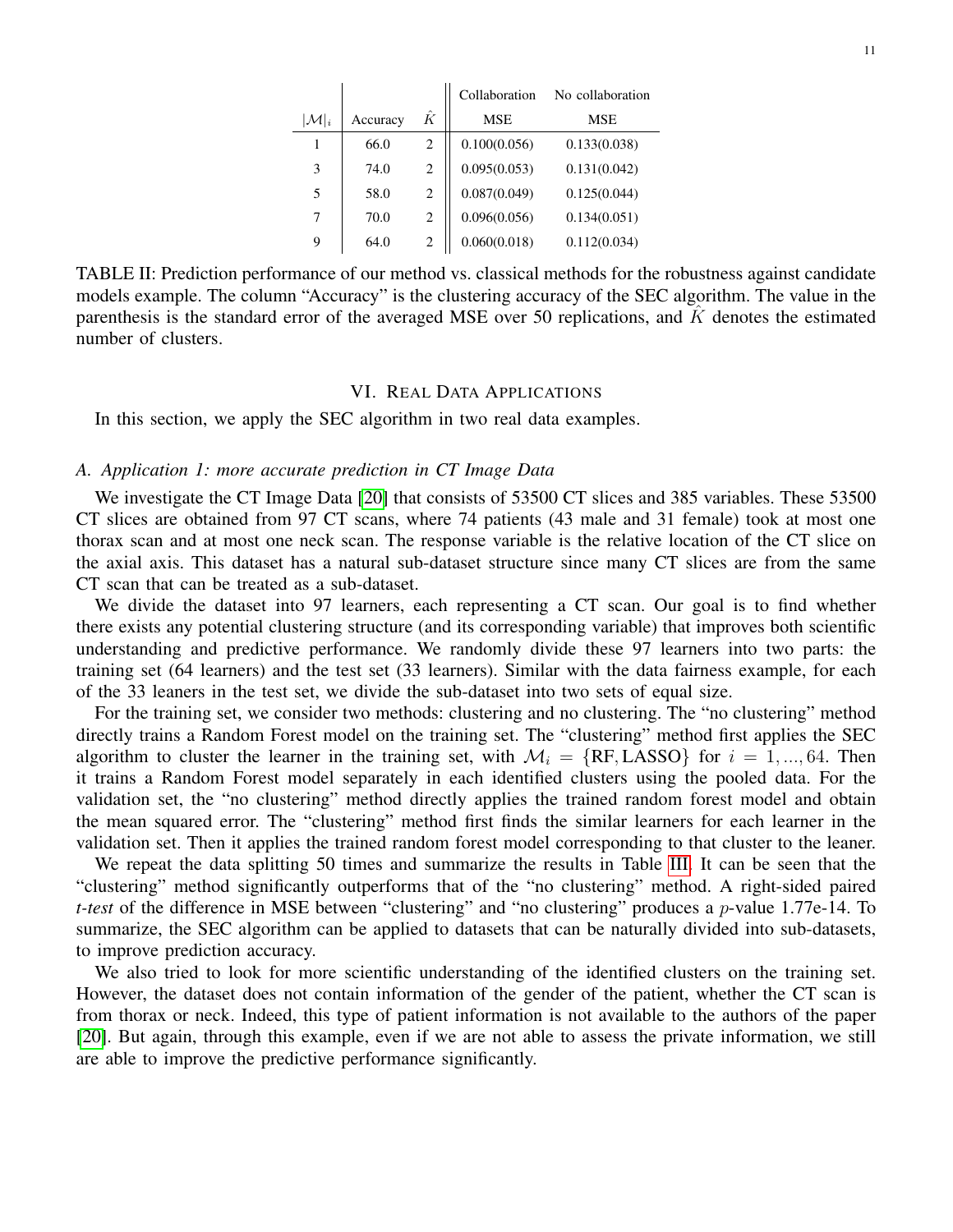|           | Clustering                           | No Clustering |
|-----------|--------------------------------------|---------------|
| MSE       | 95.15 (6.38)                         | 150.31 (4.59) |
| $\hat{K}$ | $\vert$ 2 (3 times) and 3 (47 times) | N/A           |

<span id="page-11-0"></span>TABLE III: Results for the CT Image Data. The value in the parenthesis is the standard error of the averaged MSE over 50 replications, and  $\tilde{K}$  denotes the estimated clusters.

# *B. Application 2: robust learning in Electrical Grid Stability Data against adversaries*

This example is to demonstrate the performance of the SEC algorithm when the data is under adversarial attacks. The Electrical Grid Stability Data [\[2\]](#page-13-26) consists of 10000 observations and 14 variables. Among the 14 variables, two variables describe the system stability: one is categorical (stable/unstable) and the other is continuous (where a positive value means a linearly unstable system). We use the continuous variable as the response. The other 12 variables are the input variables of the *Decentral Smart Grid Control* system.

We first divide the data into training set ( $n_1 = 8000$ ) and the test set ( $n_2 = 2000$ ). The training set is randomly divided into 50 learners each with 160 observations. We may assume that the data is stored in 50 servers and some servers get attacked by hackers. Each time a sub-dataset is "attacked", for simplicity and illustration, we change the response variable to the opposite number of its original value. We also assume that the 50-th learner knows for sure that his/her dataset is not attacked.

Under potential attacks, we consider four options of the 50-th learner to perform data analysis, denoted as Collaboration with all, No collaboration, Collaboration with non-attacked, and Oracle. The "Collaboration with all" option ignores the fact that some learners/sub-datasets are attacked and insists to collaborate with all the other leaners. The "No collaboration" option trusts nobody but only himself/herself, and simply just uses the 50-th sub-dataset as a safe option. The "Collaboration with non-attacked" option is to cluster the 50 learners into "attacked" and "intact", and collaborate with those leaners who are classified as intact. The "Oracle" option is that an oracle knows exactly which learners are attacked and collaborates with those intact ones. By collaboration, for simplicity, in this example we allow the learners to share datasets. So once a learner identifies his/her desired collaborators, the leaner just pool the datasets together and fit a linear regression model.

The trained linear model is then applied to the test set to evaluate its performance (MSE).We plot the predictive performance against the number of attacked learners in Figure [4.](#page-12-0) As shown by the results, our method accurately clusters all the intact learners, and thus the performance curve of "Collaboration with Non-attacked" overlaps with that of "Oracle". We also see that the predictive performance of "Collaboration with Non-attacked" decreases when the level of attack (the number of the attacked learners) increases. In particular, the decrement becomes very sharp when the number of attacked learners is greater than 45. One reason may be that the linear model based on the information of one sub-dataset (with sample size 160 and 12 predictors) or two is enough to capture the underlying relationship. Indeed, the scale of the of MSE is very small (around 0.0005). So collaborating with more than 5 intact leaners may not improve the prediction accuracy much in comparison to collaborating with only 2 intact learners.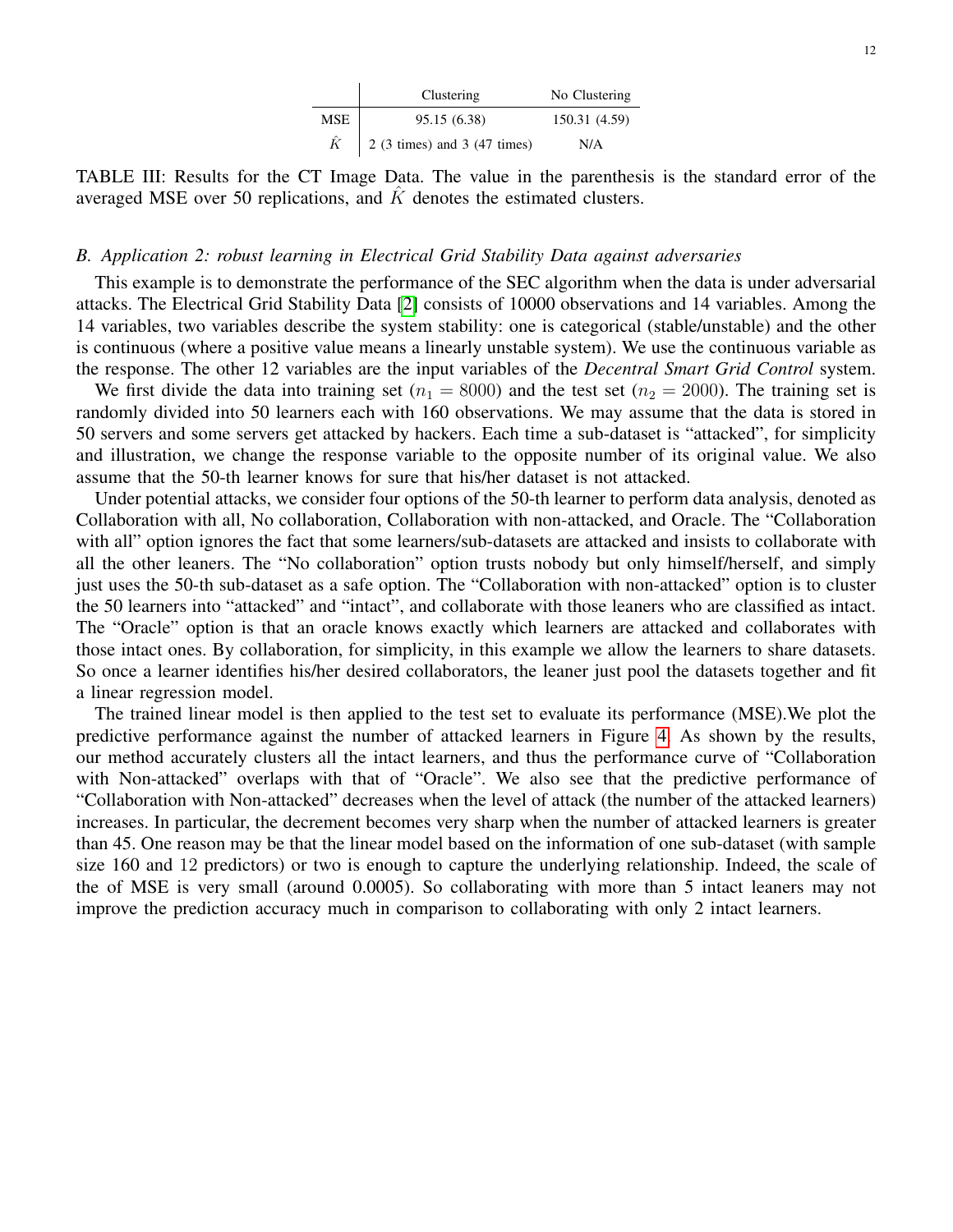<span id="page-12-0"></span>

Fig. 4: Prediction error (evaluated by MSE) as an increasing function of attack severity.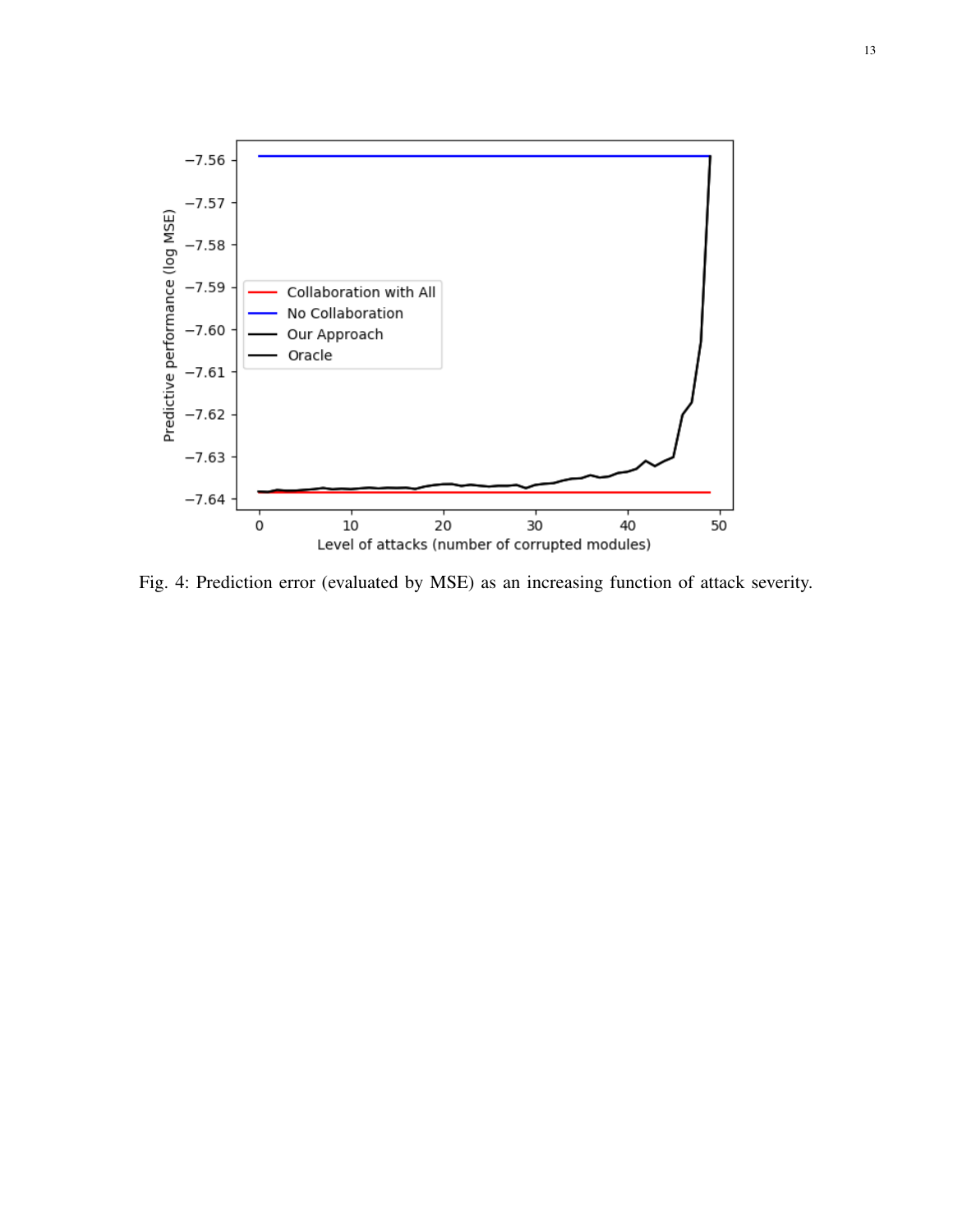#### **REFERENCES**

- [1] John M Abowd. The challenge of scientific reproducibility and privacy protection for statistical agencies. *Census Scientific Advisory Committee*, 2016.
- <span id="page-13-26"></span>[2] V. Arzamasov, K. Böhm, and P. Jochem. Towards concise models of grid stability. In 2018 IEEE International Conference on *Communications, Control, and Computing Technologies for Smart Grids (SmartGridComm)*, pages 1–6, Oct 2018.
- <span id="page-13-8"></span>[3] Heather Battey, Jianqing Fan, Han Liu, Junwei Lu, and Ziwei Zhu. Distributed estimation and inference with statistical guarantees. *arXiv preprint arXiv:1509.05457*, 2015.
- <span id="page-13-20"></span>[4] Leo Breiman. Bagging predictors. *Machine learning*, 24(2):123–140, 1996.
- <span id="page-13-18"></span>[5] Leo Breiman. Random Forests. *Machine Learning*, 45(1):5–32, 2001.
- <span id="page-13-9"></span>[6] Brian Claggett, Minge Xie, and Lu Tian. Meta-analysis with fixed, unknown, study-specific parameters. *Journal of the American Statistical Association*, 109(508):1660–1671, 2014.
- [7] Enmao Diao, Jie Ding, and Vahid Tarokh. Restricted recurrent neural networks. *2019 IEEE International Conference on Big Data*, 2019.
- [8] Enmao Diao, Jie Ding, and Vahid Tarokh. Multimodal controller for generative models. *arXiv preprint arXiv:2002.02572*, 2020.
- [9] Bolin Ding, Janardhan Kulkarni, and Sergey Yekhanin. Collecting telemetry data privately. In *Advances in Neural Information Processing Systems*, pages 3571–3580, 2017.
- <span id="page-13-22"></span>[10] Harris Drucker, Christopher JC Burges, Linda Kaufman, Alex J Smola, and Vladimir Vapnik. Support vector regression machines. In *Advances in neural information processing systems*, pages 155–161, 1997.
- <span id="page-13-13"></span>[11] Cynthia Dwork, Moritz Hardt, Toniann Pitassi, Omer Reingold, and Richard Zemel. Fairness through awareness. In *Proceedings of the 3rd Innovations in Theoretical Computer Science Conference*, ITCS ?12, page 214?226, New York, NY, USA, 2012. Association for Computing Machinery.
- [12] Cynthia Dwork, Frank McSherry, Kobbi Nissim, and Adam Smith. Calibrating noise to sensitivity in private data analysis. In *Theory of cryptography conference*, pages 265–284. Springer, 2006.
- <span id="page-13-24"></span>[13] Bradley Efron, Trevor Hastie, Iain Johnstone, Robert Tibshirani, et al. Least angle regression. *Ann. Stat.*, 32(2):407–499, 2004.
- [14] Ulfar Erlingsson, Vasyl Pihur, and Aleksandra Korolova. Rappor: Randomized aggregatable privacy-preserving ordinal response. In ´ *Proceedings of the 2014 ACM SIGSAC conference on computer and communications security*, pages 1054–1067, 2014.
- <span id="page-13-7"></span>[15] Jianqing Fan, Dong Wang, Kaizheng Wang, and Ziwei Zhu. Distributed estimation of principal eigenspaces. *Annals of statistics*, 47(6):3009, 2019.
- <span id="page-13-21"></span>[16] Jerome H Friedman. Multivariate adaptive regression splines. *Ann. Stat.*, pages 1–67, 1991.
- <span id="page-13-23"></span>[17] Jerome H. Friedman. Greedy function approximation: A gradient boosting machine. *Ann. Statist.*, 29(5):1189–1232, 10 2001.
- <span id="page-13-15"></span>[18] Pratik Gajane and Mykola Pechenizkiy. On formalizing fairness in prediction with machine learning. *arXiv preprint arXiv:1710.03184*, 2017.
- <span id="page-13-11"></span>[19] Xin Gao and Raymond J Carroll. Data integration with high dimensionality. *Biometrika*, 104(2):251–272, 2017.
- <span id="page-13-25"></span>[20] Franz Graf, Hans-Peter Kriegel, Matthias Schubert, Sebastian Pölsterl, and Alexander Cavallaro. 2d image registration in ct images using radial image descriptors. In *International Conference on Medical Image Computing and Computer-Assisted Intervention*, pages 607–614. Springer, 2011.
- <span id="page-13-14"></span>[21] Moritz Hardt, Eric Price, Eric Price, and Nati Srebro. Equality of opportunity in supervised learning. In D. D. Lee, M. Sugiyama, U. V. Luxburg, I. Guyon, and R. Garnett, editors, *Advances in Neural Information Processing Systems 29*, pages 3315–3323. Curran Associates, Inc., 2016.
- <span id="page-13-10"></span>[22] Emily C Hector and Peter X-K Song. A distributed and integrated method of moments for high-dimensional correlated data analysis. *Journal of the American Statistical Association*, pages 1–14, 2020.
- <span id="page-13-5"></span>[23] Shane T Jensen, Guang Chen, Christian J Stoeckert Jr, et al. Bayesian variable selection and data integration for biological regulatory networks. *The Annals of Applied Statistics*, 1(2):612–633, 2007.
- <span id="page-13-16"></span>[24] Toshihiro Kamishima, Shotaro Akaho, and Jun Sakuma. Fairness-aware learning through regularization approach. In *2011 IEEE 11th International Conference on Data Mining Workshops*, pages 643–650. IEEE, 2011.
- <span id="page-13-17"></span>[25] Junpei Komiyama, Akiko Takeda, Junya Honda, and Hajime Shimao. Nonconvex optimization for regression with fairness constraints. In *International conference on machine learning*, pages 2737–2746, 2018.
- <span id="page-13-0"></span>[26] Jakub Konecny, H Brendan McMahan, Felix X Yu, Peter Richtarik, Ananda Theertha Suresh, and Dave Bacon. Federated learning: strategies for improving communication efficiency. *arXiv preprint arXiv:1610.05492*, 2016.
- <span id="page-13-4"></span>[27] Quefeng Li and Lexin Li. Integrative linear discriminant analysis with guaranteed error rate improvement. *Biometrika*, 105(4):917–930, 2018.
- [28] Chunling Lu and Yuhong Yang. On assessing binary regression models based on ungrouped data. *Biometrics*, 75(1):5–12, 2019.
- <span id="page-13-6"></span>[29] Lester Mackey, Ameet Talwalkar, and Michael I. Jordan. Distributed matrix completion and robust factorization. *Journal of Machine Learning Research*, 16(28):913–960, 2015.
- <span id="page-13-1"></span>[30] H Brendan McMahan, Eider Moore, Daniel Ramage, Seth Hampson, et al. Communication-efficient learning of deep networks from decentralized data. *arXiv preprint arXiv:1602.05629*, 2016.
- <span id="page-13-12"></span>[31] Andrew Y Ng, Michael I Jordan, and Yair Weiss. On spectral clustering: Analysis and an algorithm. In *Advances in neural information processing systems*, pages 849–856, 2002.
- <span id="page-13-2"></span>[32] Reza Shokri and Vitaly Shmatikov. Privacy-preserving deep learning. In *Proceedings of the 22nd ACM SIGSAC Conference on Computer and Communications Security*, pages 1310–1321. ACM, 2015.
- <span id="page-13-3"></span>[33] Lu Tang and Peter XK Song. Fused lasso approach in regression coefficients clustering: learning parameter heterogeneity in data integration. *Journal of Machine Learning Research*, 17(1):3915–3937, 2016.
- <span id="page-13-19"></span>[34] Robert Tibshirani. Regression shrinkage and selection via the lasso. *Journal of the Royal Statistical Society. Series B (Methodological)*, 58(1):267–288, 1996.